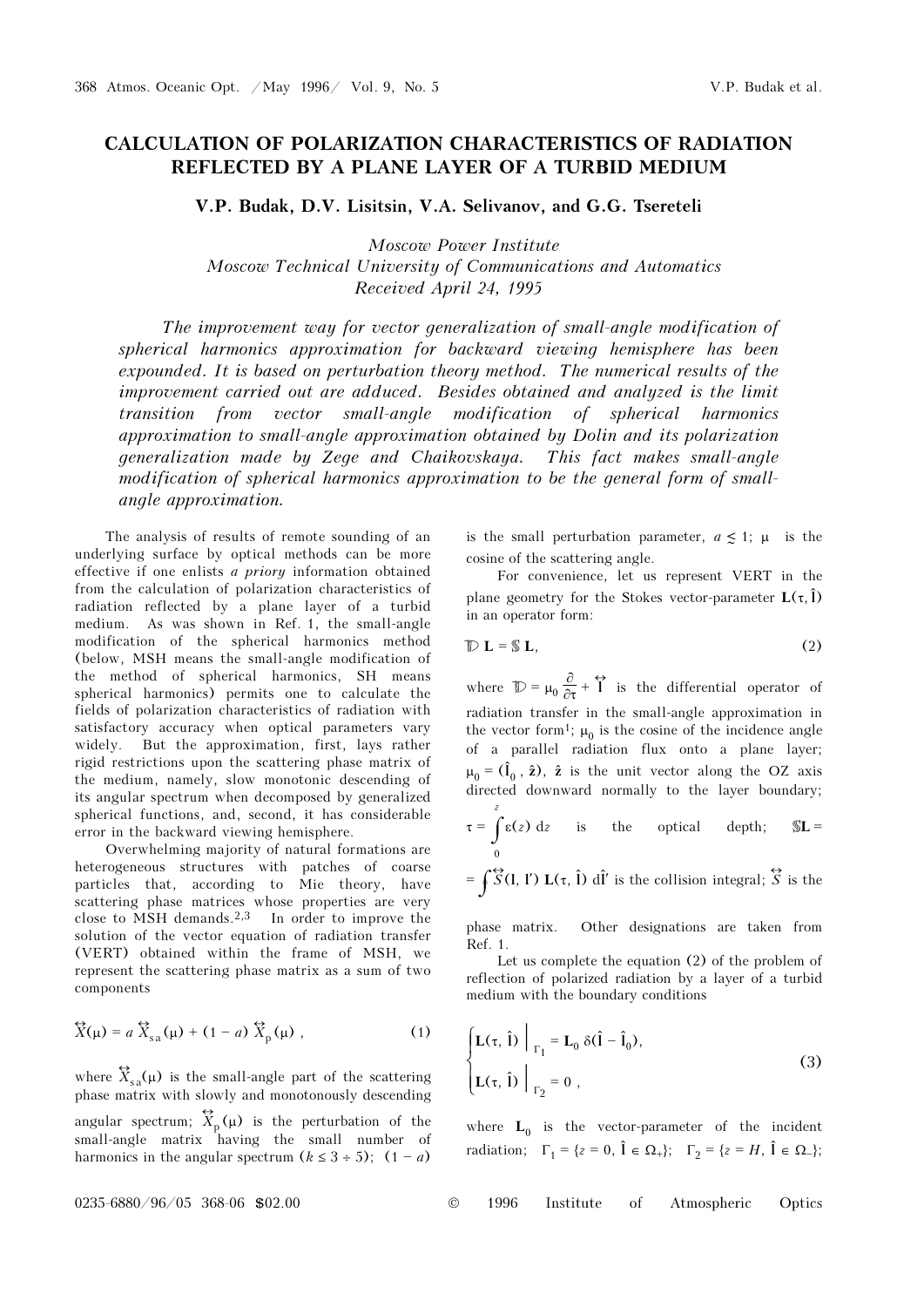$\Omega_{+}$  and  $\Omega_{-}$  are upper and lower viewing hemispheres respectively  $(\Omega_+ \cup \Omega_- = \Omega)$ ; *H* is the complete width of the layer.

In accordance with Eq. (1), the operator  $\mathcal S$  in Eq. (2) also can be resolved into two parts:

$$
\mathbb{S} = a \, \mathbb{S}_{\text{sa}} + (1 - a) \, \mathbb{S}_{\text{p}}.\tag{4}
$$

We will seek for the solution of the boundaryvalue problem  $(2)$ – $(3)$  as a series of the perturbation theory

$$
\mathbf{L}(\tau, \hat{\mathbf{l}}) = \sum_{n=1}^{\infty} (1 - a)^n \mathbf{L}_{(n)}(\tau, \hat{\mathbf{l}}) .
$$
 (5)

Substituting Eqs. (4) and (5) into the VERT (2) we obtain

$$
\sum_{n=1}^{\infty} (\mathbb{D} - a \mathbb{S}_{sa} - (1 - a) \mathbb{S}_{p}) (1 - a)^{n} \mathbf{L}_{(n)}(\tau, \hat{\mathbf{l}}) = 0.
$$
 (6)

It follows from Eq. (6) that the coefficients at the same powers of  $(1 - a)$  equal zero what is equivalent to the system of recurrent boundary-value problems

$$
n = 0: \qquad \mathbb{D} \mathbf{L}_{(0)} = a \, \mathbb{S}_{sa} \, \mathbf{L}_{(0)}, \tag{7}
$$
\n
$$
\begin{cases}\n\mathbf{L}_{(0)}(\tau, \hat{\mathbf{l}}) \Big|_{\Gamma_0} = \mathbf{L}_0 \, \delta(\hat{\mathbf{l}} - \hat{\mathbf{l}}_0), \\
\mathbf{L}_{(0)}(\tau, \hat{\mathbf{l}}) \Big|_{\Gamma_2} = 0 ;\n\end{cases}
$$
\n
$$
n = k \ge 1: \qquad \mathbb{D} \mathbf{L}_{(k)} = a \, \mathbb{S}_{sa} \, \mathbf{L}_{(k)} + \mathbb{S}_{p} \, \mathbf{L}_{(k-1)}, \tag{8}
$$
\n
$$
\begin{cases}\n\mathbf{L}_{(s)} \cdot (\tau, \hat{\mathbf{l}}) \Big|_{\Gamma_0} = 0.\n\end{cases}
$$

$$
\begin{cases}\n\mathbf{L}_{(k)}(\tau, \hat{\mathbf{l}})\Big|_{\Gamma_1} = 0, \\
\mathbf{L}_{(k)}(\tau, \hat{\mathbf{l}})\Big|_{\Gamma_2} = 0 ;\n\end{cases}
$$

where  $\Gamma_0 = \{z = 0, \hat{\mathbf{l}} \in \Omega\}$  what is the necessary condition to turn to MSH.1,4

It is easy to see that the first boundary-value problem (7) completely satisfies the conditions of MSH applicability and its solution for the case of plane geometry can be written in the form

$$
\mathbf{L}_{(0)}(\tau; \mathbf{v}, \varphi) = \sum_{n=-1}^{+1} \sum_{l=0}^{\infty} \frac{2l+1}{4\pi} e^{i2\pi\varphi} \, \widehat{\,Y}_{l}^{2n}(\mathbf{v}) \, \widehat{\,Z}_{l}(\tau) \, \mathbf{f}_{l}^{2n}(0) \,,
$$
\n(9)

where  $\left\{ \frac{\leftrightarrow_{2n}}{Y_l}(\mathbf{v}) \right\}$  are generalized spherical functions<sup>1</sup>;  $v = (1, 1<sub>0</sub>)$ ;  $f<sup>2n</sup><sub>l</sub>(0)$  are the coefficients of expansion of the right-hand side of the upper boundary condition of the boundary-value problem (7) in generalized spherical functions, which have the following form

$$
\mathbf{f}_l^0(0) = \frac{L}{2} \begin{bmatrix} 0 \\ 1 - q \\ 1 + q \\ 0 \end{bmatrix}, \qquad \mathbf{f}_l^2(0) = \frac{L}{2} \begin{bmatrix} p \\ 0 \\ 0 \\ p \end{bmatrix}
$$
(10)

in the reference plane  $(\hat{l} \times \hat{l}_0)$  for the incident radiation with brightness  $L$ , degree of polarization  $p$ , ellipticity  $q$ (Ref. 6) polarization plane coinciding with the plane  $(\hat{\mathbf{l}}_0 \times \hat{\mathbf{z}}), \forall l; \hat{\mathcal{C}}$  $<sub>l</sub>(τ)$  is the angular spectrum of the matrix</sub> surface Green's function  $\hat{\ell}$  $\hat{l}_l(\tau, \hat{l}_0 \to \hat{l})$  (transfer matrix6) L<sub>(0)</sub>(τ; Î) =

$$
= \int \overrightarrow{R}(\hat{\mathbf{l}} \times \hat{\mathbf{l}}' \to \hat{\mathbf{l}} \times \hat{\mathbf{l}}_0) \overleftrightarrow{\ell}(\tau; \hat{\mathbf{l}}' \to \hat{\mathbf{l}}) \overleftrightarrow{R}(\hat{\mathbf{l}}' \times \hat{\mathbf{l}}_0 \to \hat{\mathbf{l}} \times \hat{\mathbf{l}}') \mathbf{L}_0 \delta(\hat{\mathbf{l}}' - \hat{\mathbf{l}}_0) \, d\hat{\mathbf{l}}'
$$
\n(11)

where  $\overleftrightarrow{R}$  is the rotator, and the transfer matrix being<br>expanded besite form expanded has the form

$$
\left(\overrightarrow{\ell}_{l}(\tau;\hat{\mathbf{l}}^{\prime}\rightarrow\hat{\mathbf{l}})\right)_{rs}=\sum_{l=0}^{\infty}\left(2l+1\right)\left(\overrightarrow{\ell}_{l}(\tau)\right)_{rs}P_{rs}^{l}(\hat{\mathbf{l}}^{\prime},\hat{\mathbf{l}})\right)
$$
(12)

similar to that of the scattering matrix, as is seen from Eqs. (9) and (11).

The connection between the generalized Legendre polynomials  $P_{rs}^l$  and  $\overleftrightarrow{Y}_l^2$  is considered in Ref. 1. If Eq. (9) is solved using MSH, one should change the single scattering albedo of the medium  $\Lambda$  by  $a\Lambda$  in accordance with Eq. (7).

The boundary-value problem (9) is similar to the problem (7), but there are zero boundary conditions and a source function in the right-hand side of the equation. By definition of the transfer matrix and by virtue of the connection between7 the surface Green's function and the volume one, the solution to the problem (9) can be written as a superposition integral (for the case  $\hat{\mathbf{l}} \in \Omega_-)$ :

$$
\mathbf{L}_{(1)}(\tau; \hat{\mathbf{l}}) = \int_{\tau}^{\tau_0} \int \frac{1}{|(\hat{\mathbf{l}}', \hat{z})|} \widetilde{R}(\hat{\mathbf{l}} \times \hat{\mathbf{l}}' \to \hat{\mathbf{l}}_0 \times \hat{\mathbf{l}}) \widetilde{\mathcal{C}}(\tau' - \tau; \hat{\mathbf{l}}' \to \hat{\mathbf{l}}) \times
$$
  
 
$$
\times \widetilde{R}(\hat{\mathbf{l}}' \times \hat{\mathbf{l}}_0 \to \hat{\mathbf{l}} \times \hat{\mathbf{l}}') \mathbb{S}_{sa} \mathbf{L}_0(\tau, \hat{\mathbf{l}}) d\hat{\mathbf{l}}' d\tau'. \tag{13}
$$

After substituting the expression for the operator  $\mathcal{S}_{\text{sa}}$  and taking into account the optical reciprocity theorem, we have the following expression for the transfer matrix according to Refs.  $(7)-(8)$ .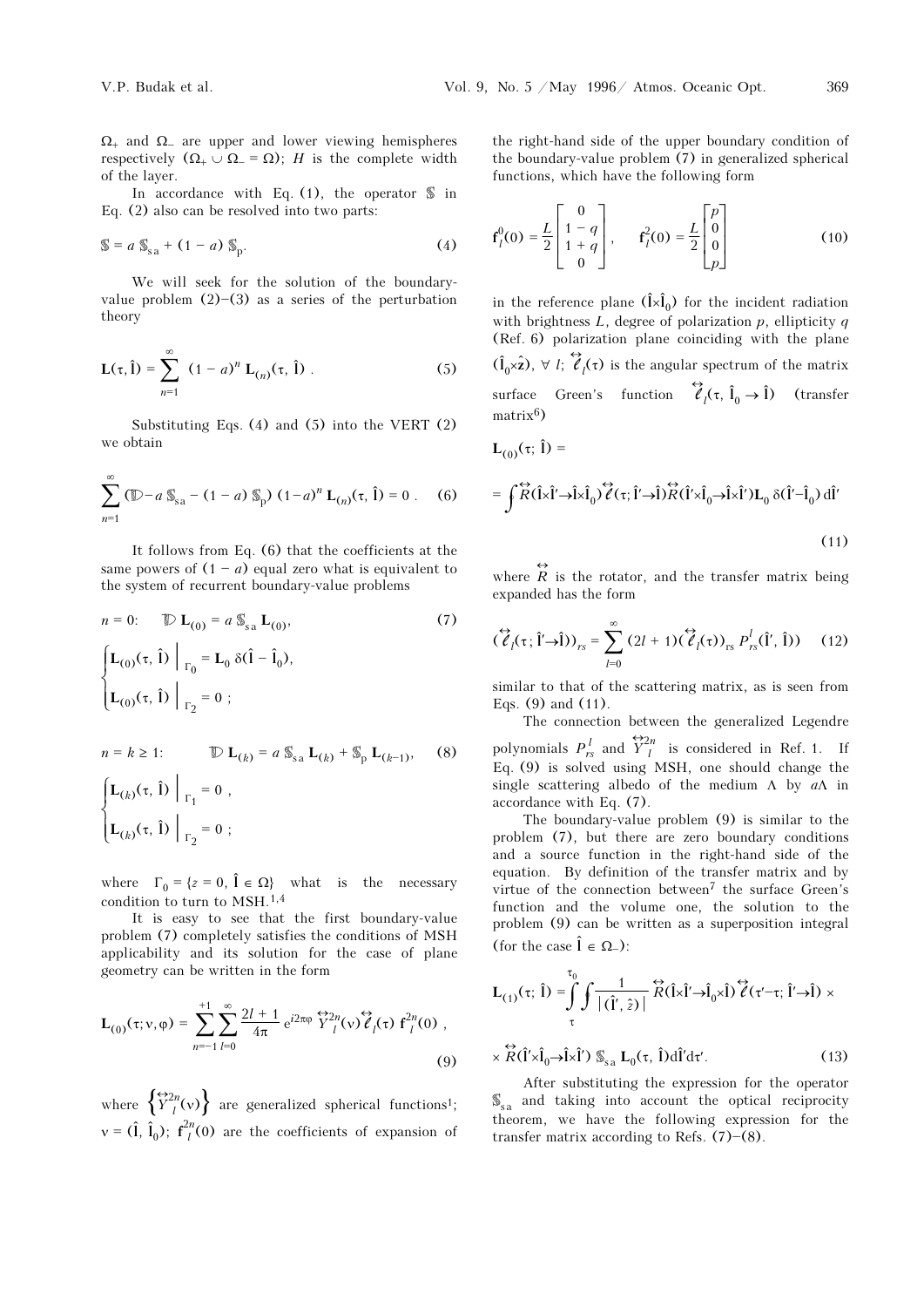Then the expression (13) takes the form

$$
L_{(1)}(\tau; \hat{l}) = \frac{\Lambda}{4\pi\eta_0} \times
$$
  

$$
\times \int_{\tau}^{\tau_0} \int_{\tau} \overleftrightarrow{R}(\hat{l} \times \hat{l}' \to \hat{l}_0 \times \hat{l}) \overleftrightarrow{\hat{l}}(\tau' - \tau; \hat{l}' \to \hat{l}) \overleftrightarrow{R}(\hat{l}' \times \hat{l}_0 \to \hat{l} \times \hat{l}') \times
$$
  

$$
\times \int_{\tau} \overleftrightarrow{R}(\hat{l}'' \times \hat{l}' \to \hat{l}_0 \times \hat{l}') \overleftrightarrow{X}_{sa}(\hat{l}'', \hat{l}') \overleftrightarrow{R}(\hat{l}'' \times \hat{l}_0 \to \hat{l}'' \times \hat{l}')
$$

**L**<sub>0</sub>(τ', Î') dÎ"dÎ'dτ'

where  $\eta_0 = -(\hat{\mathbf{l}}, \hat{\mathbf{z}})$ .

By virtue of the addition theorem for generalized Legendre polynomials,<sup>5</sup> it follows therefrom that

$$
\mathbf{L}_{(1)}(\tau; \mathbf{v}, \varphi) =
$$
\n
$$
= \frac{\Lambda}{4\pi \eta_0} \sum_{n=-1}^{+1} \sum_{l=0}^{\infty} \frac{2l+1}{4\pi} e^{i2\pi \varphi} \, \widehat{Y}_l^{2n}(\mathbf{v}) \widehat{\ell}_l^{(1)}(\tau) \, \mathbf{f}_l^{2n}(0) ,
$$

where 
$$
\overleftrightarrow{\ell}_{l}^{(1)}(\tau) = \int_{\tau}^{0} \overleftrightarrow{\ell}_{l}^{(\tau)}(\tau - \tau) \overleftrightarrow{X}_{p}^{(l)} \overleftrightarrow{\ell}_{l}^{(\tau')} d\tau' \text{ is the}
$$

angular spectrum of the transfer matrix in the first order of perturbation theory.

According to the solution of VERT by MSH obtained in Ref. 1, the latter integral can be calculated explicitly. As a result, we obtain

$$
\begin{split} &\widehat{\mathcal{E}}_{l}^{(1)}(\tau) = \frac{\Lambda \mu_0}{4\pi} \sum_{i,j=1}^{+4} \frac{\exp\left\{-\left(\tau/\mu_0\right)\left(1 - \Lambda(\alpha + \Delta_i)\right)\right\}}{(\eta_0 + \mu_0)(1 - \alpha \Lambda) - \Lambda(\Delta_i \eta_0 + \Delta_j \mu_0)} \times \\ &\times \frac{\widehat{V}_i \stackrel{\leftrightarrow}{X}_{p}^{(1)}}{4 \overline{\Delta}_i \overline{\Delta}_j} \left\{1 - \exp\left[-\left(\tau_0 - \tau\right) / (\eta_0 \mu_0\right) \left(\left(\eta_0 + \mu_0\right)(1 - \alpha \Lambda) - \pi \right] \right\} \end{split}
$$

$$
-\Lambda(\Delta_i \eta_0 + \Delta_j \mu_0))]\},\tag{15}
$$

where  $\overleftrightarrow{V}_i$ ,  $\alpha$ ,  $\Delta_i$  are matrices and coefficients introduced in Ref. 1;  $\hat{X}_{\text{p}}^{(l)}$  is the angular spectrum of the matrix  $\hat{X}_p(\mu)$ .<br>The obtained

The obtained solution (15) similar the zeroth MSH approximation1 also has the symmetry properties of the exact solution. For brevity, by analogy with Refs.  $9-$ 11, we call it quasi-single.

The curves for the degree of linear polarization in the turbid medium thickness in the case of normal incidence  $(\mu_0 = 1)$  of the natural light onto the layer are depicted in Fig. 1. The viewing angle  $\theta$  is counted off the OZ axis,  $\cos\theta = (\hat{\mathbf{l}}, \hat{\mathbf{z}})$ . The Chandrasekhar solution is used as an exact one. The curve œperturbationB corresponds to the quasi-single approximation. The representation (1) for the Rayleigh scattering phase matrix is realized in accordance with Ref. 1. From the plots shown in the figure it is seen that the quasi-single approximation essentially improves MSH for the back viewing hemisphere and its accuracy is enough to solve many problems of remote sounding of the environment.



FIG. 1. Comparison of calculation results for degree of polarization of a light field in a plane layer of turbid medium: exact solution (solid curve), "small-angle" solution (dashed curve), "perturbation" (dot-and-dash curve).

The form of the small-angle approximation,  $12$ including an attempt to generalize it for the vector case,9-11 can be found in the literature. But this generalization does not describe completely all the properties of partially polarized radiation included in MSH. The connection of the scalar version of MSH with the form12 is analyzed in Ref. 4. Let us consider the connection between vector generalization of MSH<sup>1</sup> and the approximation from Refs. 9-11. It is based on passing to the limit from the generalized spherical functions to the corresponding Bessel functions  $\forall H, n$ (Ref. 5):

$$
\lim_{v \to 1} P_{mn}^k(v) = i^{m-n} J_{m-n}(\rho l_\perp), \quad \rho \to \infty ,
$$
 (16)

where  $l_{\perp}$  is the length of the projection  $l_{\perp}$  of the unit viewing direction vector  $\hat{\mathbf{l}}$  onto the plane orthogonal to the direction of the reference origin of the viewing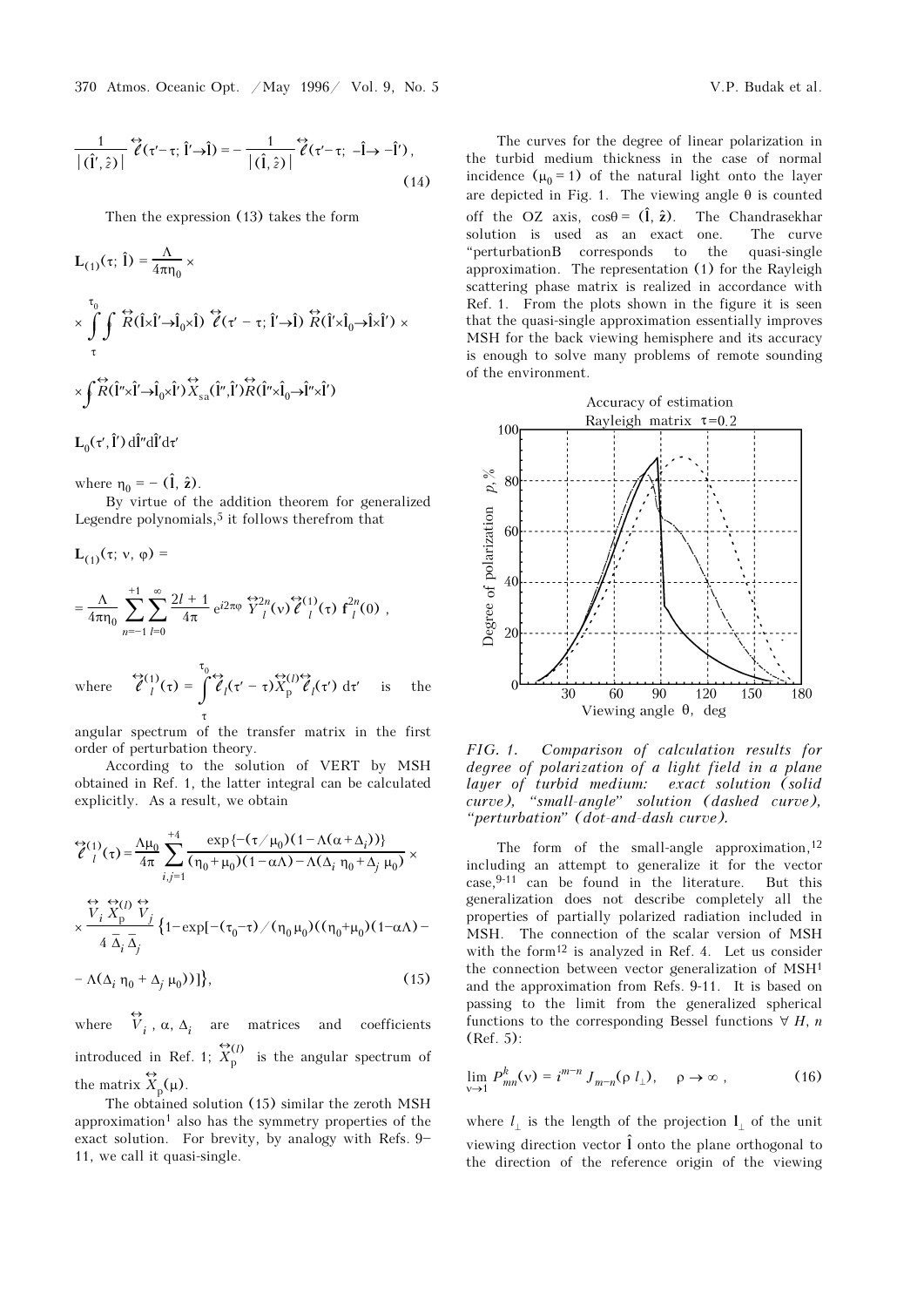angle;  $v = \cos (l_1/\rho)$  is the cosine the viewing angle  $\gamma$ ;  $\rho$  is the length of  $\hat{\mathbf{l}}$  equal to the radius of the abovementioned sphere;  $\rho \equiv 1$  but  $l_1 \ll \rho$  when  $v \rightarrow 1$  (i.e.  $l_$  →  $\gamma$ ), and the main condition of passage to the limit is satisfied.

In a similar manner as in Ref. 12 as applied to the vector case for an infinitely wide light beam in a planeparallel layer, we turn from the vectors  $\hat{\mathbf{l}}$  to radius vectors  $l_1$  in the CP-representation<sup>13</sup> of polarization and assume that

$$
\begin{cases} \mathbf{L}(\tau, \hat{\mathbf{l}}) = \mathbf{L}(\tau, \mathbf{l}_{\perp}) = \mathbf{L}(\tau, \mathbf{l}_{\perp}, \varphi); \\ \n\hat{\mathbf{X}}(\hat{\mathbf{l}}', \hat{\mathbf{l}}) \approx \hat{\mathbf{X}}(\Delta_{\perp}), \n\end{cases} \tag{17}
$$

where  $\Delta_1$  is the length of the vector  $\mathbf{l}'_1 - \mathbf{l}_1$  (see Fig. 2). Here, it is convenient to refer the coordinate system to the direction  $\hat{\mathbf{l}}_0$  of the radiation incidence onto the layer, i.e., the reference origin of the viewing angle. In this case, the spherical triangle formed by the unit vectors  $\hat{\mathbf{l}}'$ ,  $\hat{\mathbf{l}}$ , and  $\hat{\mathbf{l}}_0$  becomes a usual triangle in the plane  $(l_{\perp} \times l'_{\perp}) \perp \hat{l}_0$ , and the Euler angles<sup>5</sup>  $\chi$ ,  $\delta$  = arccos  $\mu$  = arccos (I<sup>'</sup>, I<sup>'</sup>) (scattering angle),  $\chi'$ become the angles between the sides of the triangle (see Fig. 2), and it is obvious that  $\Delta_1 \rightarrow \delta$  for small scattering angles. The rotations on the sphere of infinitely large radius and the motions in the plane become equivalent as well as the corresponding transformation groups.



FIG. 2. Change of the variables.

Using the transition to the limit (16) we turn to the matrices

$$
\begin{aligned} &\sum_{n}^{L} (x) = \lim_{v \to 1} \, \stackrel{\leftrightarrow}{Y}_{k}^{m}(v) = \\ &= i^{m} \, \text{Diag}\{-\,J_{m-2}(x); \, J_{m}(x); \, J_{m}(x); \, -\,J_{m+2}(x)\}, \end{aligned} \tag{18}
$$

where  $. = \rho l_{\perp}$ , from the matrices  $\overleftrightarrow{Y}^m_l(v) =$ = Diag{ $P_{2,m}(v)$ ;  $P_{0,m}(v)$ ;  $P_{0,m}(v)$ ;  $P_{2,m}(v)$ } used to expand the fields L in the CP-representation.

The assumptions enable us to represent the field of the Stokes vector-parameter (17) as a Hankel transform with the matrix kernel  $\hat{Z}_m$  (18):

$$
\mathbf{L}(\tau, l_{\perp}, \varphi) = \sum_{m=-\infty}^{\infty} e^{im\varphi} \frac{1}{2\pi} \int_{0}^{\infty} \overleftrightarrow{Z}_{m}(p l_{\perp}) \mathbf{L}^{m}(\tau, p) p dp ,
$$
\n(19)

where  $\mathbf{L}^m(\tau, p)$  is the azimuth-spatial spectrum for  $L(\tau, 1)$ .

We also represent the elements of the scattering phase matrix (17) by Hankel transforms of corresponding orders:

$$
X_{rs}(\Delta_\perp) = \frac{i^{r-s}}{2\pi} \int\limits_0^\infty J_{rs}(q \Delta_\perp) X_{rs}(q) q dq, \qquad (20)
$$

where  $r, s = 2, 0, 0, -2$  (Ref. 13).

Turning to the matrices  $X(\Delta)$  from the matrices  $μ \equiv 1-0.5 \Delta<sup>2</sup><sub>γ</sub>$  in the small angle region.  $\overleftrightarrow{X}(\hat{\mathbf{l}}', \hat{\mathbf{l}}) = \overleftrightarrow{X}(\mu)$  one should take into account that

 Further, substituting Eqs. (19) and (20) into the integral part of the VERT operator and using simple geometrical relations (see Fig. 2), we have the following expression for the rth element of its column vector

$$
\{\mathbb{S} \mathbf{L}\}_r = \frac{\Lambda}{4\pi} \int e^{-ir\chi} \sum_s X_{rs} (\Delta_\perp) e^{ir\chi'} L_s(\tau, \mathbf{I}'_\perp) d^2 \mathbf{I}'_\perp =
$$
  
\n
$$
= \frac{\Lambda}{4\pi} \frac{1}{(2\pi)^2} \sum_s e^{ir\varphi'} \int \int \int \int t^{r-s} e^{-ir\chi} J_{rs}(q \Delta_\perp) e^{ir\chi} X_{rs}(q) q dq \times
$$
  
\n
$$
\times \sum_{m=-\infty}^{\infty} e^{i(m-s)\varphi} \int \int t^{s-m} J_{s-m}(p l_\perp) L_s^m(\tau, p) p dp l'_\perp d l'_\perp d\varphi' =
$$
  
\n
$$
= \frac{\Lambda}{2(2\pi)^3} \sum_s e^{i(r+s)\varphi} \sum_{m,n} i^{r-m} e^{-in\varphi} \int \int \int s_n(q l_\perp) X_{rs}(q) dq \times
$$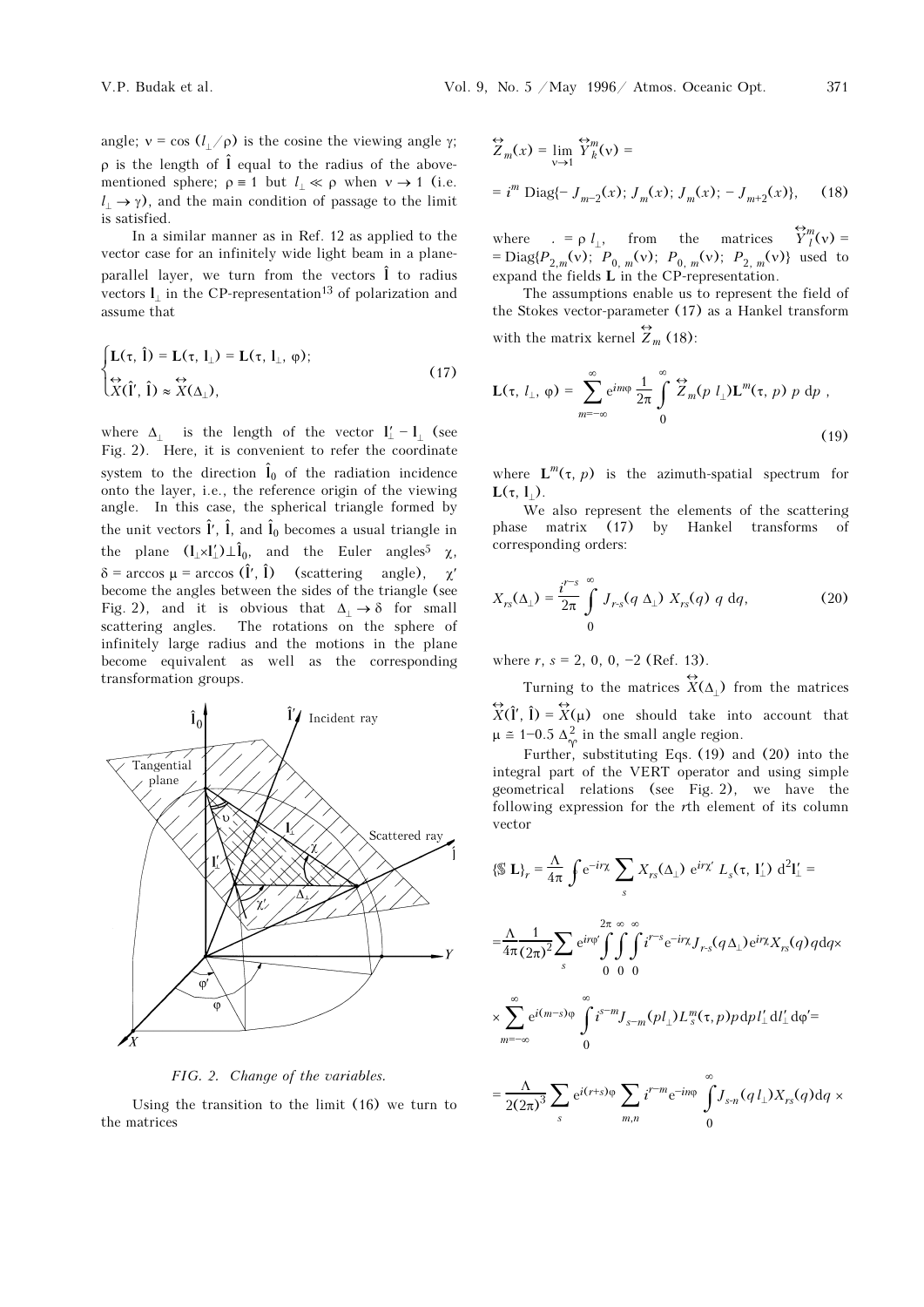$$
\times \int_{0}^{\infty} L_s^m(\tau, p) \int_{0}^{\infty} J_{r-n}(l'_\perp q) J_{s-m}(l'_\perp p) l'_\perp dl'_\perp \times
$$
  

$$
\times \int_{0}^{2\pi} e^{i(m+n-r-s)\varphi'} d\varphi' p dp = \frac{\Lambda}{4\pi} \sum_{m=-\infty}^{\infty} (-1)^m i^{r-m} e^{im\varphi} \times
$$
  

$$
\times \frac{1}{2\pi} \int_{0}^{\infty} J_{r-m}(q l'_\perp) \sum_{s} X_{rs}(q) L_s^m(\tau, q) q dq
$$

or, in the matrix form,

 $SL(\tau,1)$ =

$$
= \frac{\Lambda}{4\pi} \sum_{m=-\infty}^{\infty} e^{im\varphi} \frac{(-1)^m}{2\pi} \int_{0}^{\infty} \overleftrightarrow{Z}_m(q l_{\perp}) \overleftrightarrow{X}(q) \mathbf{L}^m(\tau, q) q dq. \quad (21)
$$

The condition of orthogonality for Bessel functions

$$
\int_{0}^{\infty} J_m(xy) J_n(xz) x \, dx = \frac{(-1)^m}{y} \delta_{mn} \delta(y - z),
$$

where  $\delta_{mn}$  is the Kronecker delta and  $\delta(y-x)$  is the Dirac function, is used in Eq.  $(21)$ .

For the matrices  $\overleftrightarrow{Z}$ , this condition can be written in the form

$$
\int_{0}^{\infty} \hat{Z}_m(xy) \stackrel{\leftrightarrow}{Z}_n(xz) dx = \frac{(-1)^m}{y} \delta_{mn} \delta(y-z) \stackrel{\leftrightarrow}{\mathbf{1}}, \qquad (22)
$$

where  $\overleftrightarrow{\mathbf{1}}$  = Diag{1; 1; 1; 1}.

The addition theorem for Bessel functions<sup>5</sup> playing a decisive part in deducing Eq. (21), is written in the form

$$
e^{-ir\chi}J_{r-s}(q\Delta_{\perp})e^{is\chi} = e^{ir\vartheta} \sum_{n=-\infty}^{\infty} J_{r-n}(ql'_{\perp})J_{s-n}(ql_{\perp})e^{-in\vartheta}
$$
\n(23)

in the designations used (see Fig. 2).

Let us transform the differential transfer operator (2) in the "small-angleB form neglecting the summand with the factor  $l_{\perp}^{2}$  for small scattering angles.<sup>12</sup><br>Eurther substitute Eqs. (10) and (21) into the Further, substitute Eqs. (19) and (21) into the corresponding parts of the VERT, multiply both the parts by  $\overleftrightarrow{Z}_n(p_l)$  e<sup>in $\varphi$ </sup>, and integrate within the admissible values of the variables  $l_+$ ,  $\varphi$ . Then, on the

basis of the orthogonality condition (22), we obtain the system of four differential equations for the azimuth-spatial spectrum of the matrix Green's function

$$
\mu_0 \frac{\partial}{\partial \tau} \widehat{\mathbf{Z}}(\tau; p) = -\left[\hat{\mathbf{1}} - \frac{1}{4\pi} \widehat{X}(p)\right] \widehat{\mathbf{Z}}((\tau; p) . \tag{24}
$$

The system (24) is completely identical to the system obtained in MSH, and it is obvious that its solution holds all the properties of the solution by MSH discussed in Ref. 1 and its symmetry.

When neglecting non-diagonal elements in the SP-

representation of the matrix  $\overleftrightarrow{X}(p)$ , one can see that the solution of the system (24) becomes the solution obtained solution of the system (24) becomes the solution obtained in Refs. 9-11. The full scattering phase matrix (neglecting only the small backscattering) is invariant under small-angle modification of SH and its corollary (24), and, due to CP-representation, all the rotations of the reference plane at every scattering event are accurately taken into account. A purely diagonal matrix describing the attenuation of an incident beam polarization in directions close to its axis is used for zeroth approximation in small-angle methods.<sup>9-11</sup> For instance, it is suitable for solving problems on laser beam transformations. The full scattering matrix enables MSH to describe both the transformation in an event of polarized light scattering and the "generationB of linear polarization by the medium from the natural light due to energy transfer from incoherent part to the coherent one what is essential for solving problems of remote optical sounding.

As to the term Bsmall-angle modification,B it is understood in the sense of small velocity of amplitudes  $\hat{\mathcal{C}}_k(\tau)$  decreasing against the number k. In the scalar version, it is equivalent to the demand of high extension of the brightness body in the region of angle distribution. As to the vector case, extension is characteristic only of the energy component of the Stokes vector-parameter, but the property of the spectrum remains valid for all its components.

Thus, MSH generalized in Ref. 1 for the case of taking into account radiation polarization is the most general form of the small-angle approximation. Application of the quasi-single approximation to MSH permits one to describe the fields of polarization characteristics in all the viewing angles and within sufficiently large limits of variation of medium optical characteristics in an analytically simple form with accuracy sufficient for practice.

## **REFERENCES**

1. I.E. Astakhov, V.P. Budak, D.V. Lisitsin, and V.A. Selivanov, Atmos. Oceanic Opt. 7, No. 6, 393–403 (1994).

2. H.C. Van de Hulst, Light Scattering by Small Particles (Willey, New York, 1957).